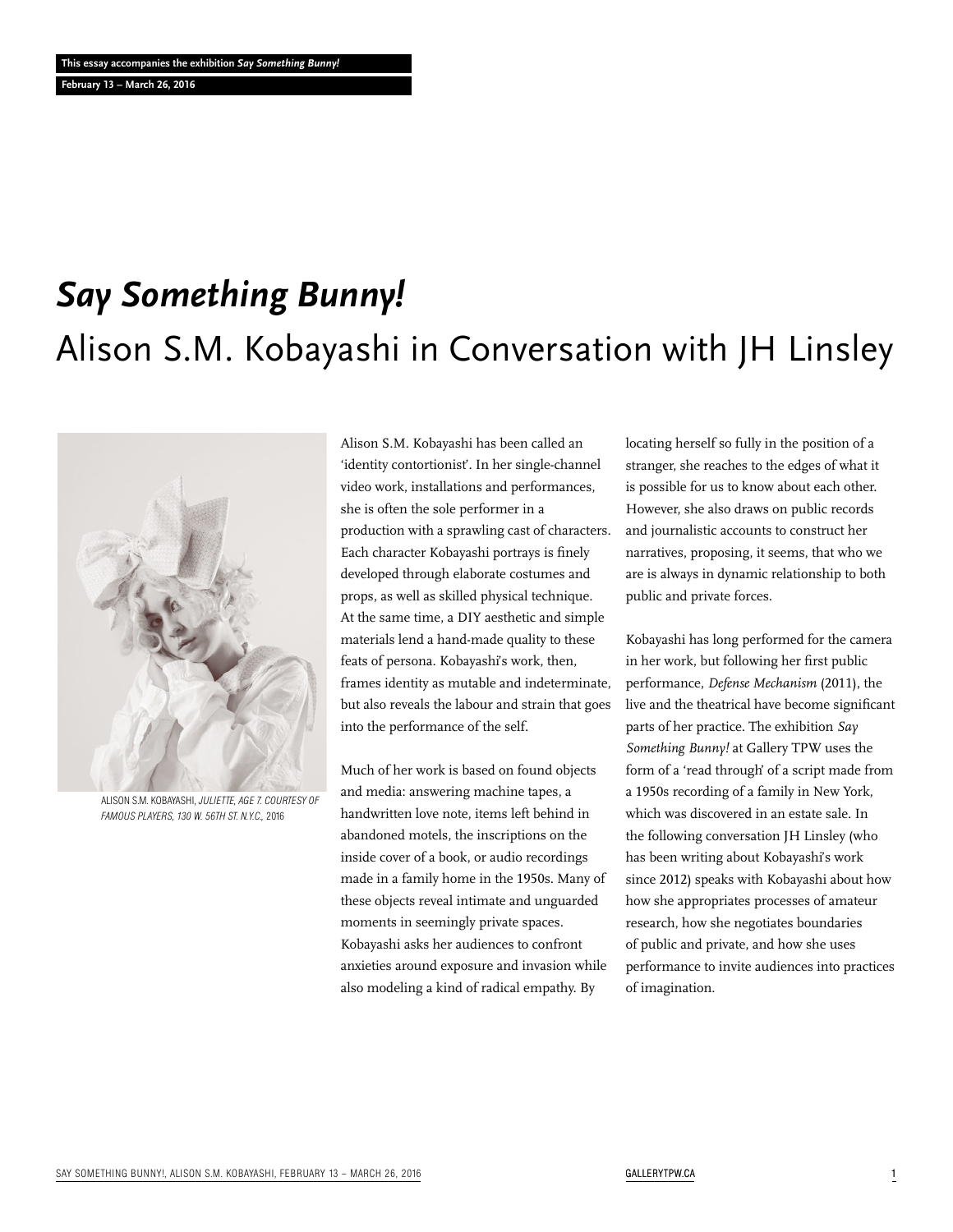JH Linsley: **Often in your work you use outdated technology, but just recently outdated. In** *Dan Carter***, you reconstruct the domestic life of a man based on messages left for him on his answering machine. You found these tapes in a charity shop just after cassette answering machines fell out of popular use. Your project**  *The Possessed Artifacts and Detritus of Mrs. Florence Hazel Davis Bland* **(2014) similarly imagines the life of a woman whose book collection is held by the Elsewhere Museum in Greensboro, North Carolina, with an interactive website using just slightly outdated –**

Alison S.M. Kobayashi: - early Internet Dreamweaver.

JHL: **Right. Whereas** *Say Something, Bunny!* **is based on audio recorded onto wire, an early consumer technology which was supplanted by tape. You came across these recordings entirely by chance, when someone gave them to you after finding them at an estate sale. They are old enough and obsolete enough that the people who are speaking on them are mostly dead.**

ASMK: True. It's become increasingly interesting to uncover these people's histories through traces left behind in the public domain. The whole project is based on two audio recordings made by a family in the early fifties. We hear the youngest son, Larry, go through puberty, his voice transformed in the latter recording, Grandpa's unforgettable rendition of Yankee Doodle Dandy, and a moment when a character named Bunny Tanenbaum is quizzed on "Why in the world would she smoke Lucky Strike cigarettes?" She replies, "Pleasure!" Between the two tapes there are aunts, uncles, grandsons, neighbours, about fifteen characters in total. I'm so drawn to the recording because it captures the whole spectrum of a family gathering, from moments that are lively and

musical to the coy and mundane. Several of the characters were born in the 1800s and most of the people on the tape had passed away by the time I came across it. If they were all still alive, I could try to track them down and interview them but I'm not trying to make a sprawling documentary about this family's history. It's really a more narrow vision of what is contained in this audio recording and how I can make sense of it 64 years later. I've been mining public archives and trying to find as much information as I can about the family but this has a lot of limits. As 'non-celebrities' who lived their lives before the internet age there aren't narratives readily available about their lives. So the piece becomes a mix of fiction and non-fiction in my attempt to make sense of the recording using the peripheral research that I have gathered.

JHL: **I really appreciate the tricky balance you strike in your work between awareness of potential problems with privacy invasion or unintended exposure, and your keen desire to explore how traces of lives accumulate in unexpected places. There is also an edge of daring in some of your work. How far will this go? How comfortable will an audience be with the information you present? The anxieties these questions produce are very real, and you create opportunities for complex exploration of these anxieties. At the same time, as you say, you do draw lines in what you will reveal to a public audience, and every document you use you've found in public places. Then with** *Say Something Bunny!* **you also have the distance of time.**

ASMK: So much of the information I have accumulated is from government documents, public records or grave stones. Much of my understanding of the characters in the recording started with their data found in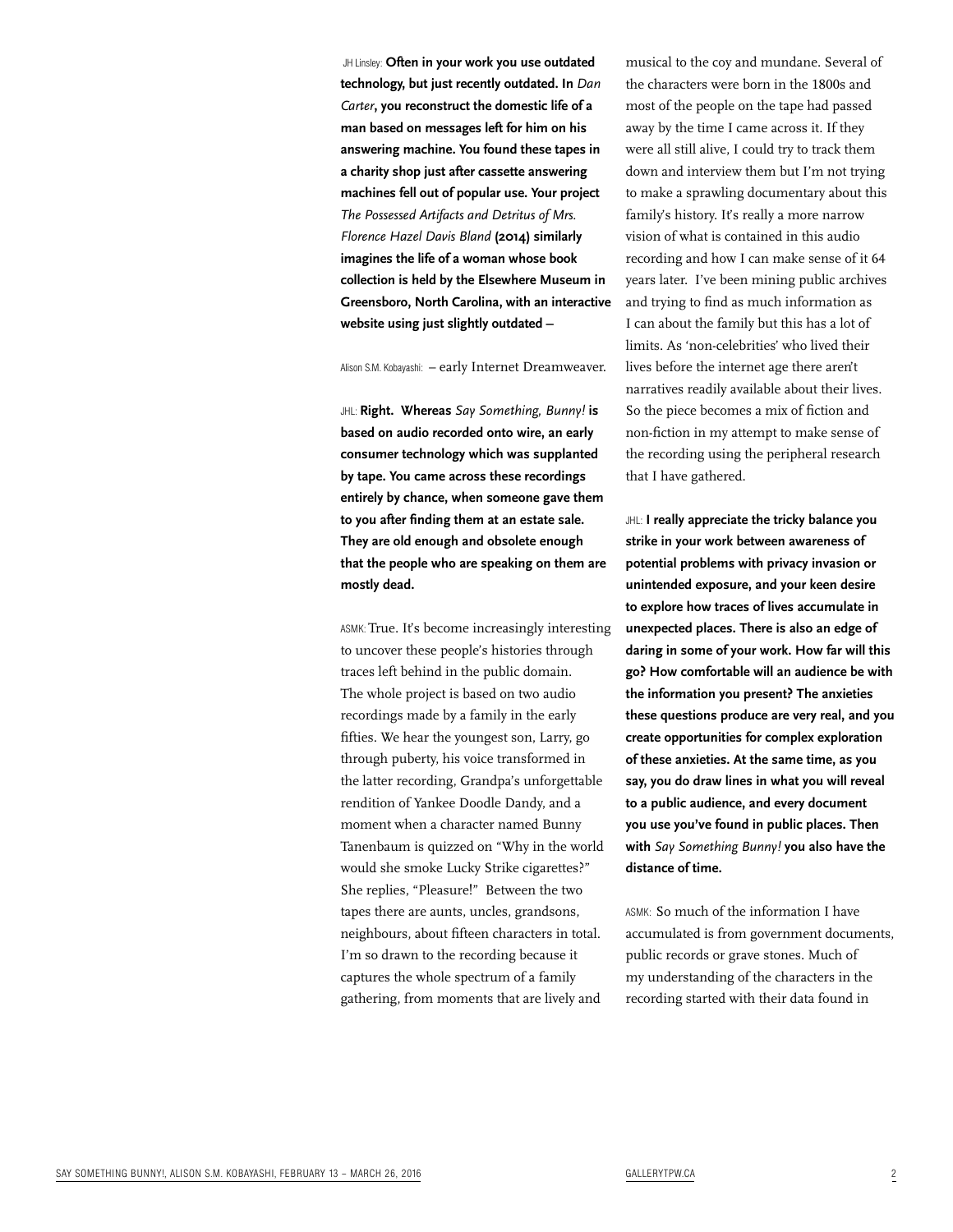the U.S. Census. For example, I came across the line: Sam, 43, married, wholesale liquor salesman, New York City. It's minimal information but there's so much I can glean out of those words. While researching the characters present in the recording, I was surprised to come across only one obituary. An obituary is a rare narrative gift to the project. Obituaries neatly describe people's lives, their relations, habitations, some of their community affiliations... but they are often written by their children, so it's a very specific view of the person.

I found out recently that the mother in the recording, Juliette, was a child actress in silent films between 1916 and 1919. Unfortunately these films are largely uncatalogued or inaccessible and difficult to trace. This is a common occurrence with this family. I'll find something and think, "Oh, wow! They're in a film! There's a film with them in it!" And then I realize it is no longer accessible.

This family's media manages to evade preservation. A film that the son, David, wrote as a adult is included on a 1986 list titled, "The Disappearing Dozen" of highly sought-after films that are "virtual video impossibilities." So it is reassuring that it's not just me who is unable to source some of these archives. They're gone.

There is a short documentary about David, too. It was a graduate school thesis project made about ten years ago. The filmmaker went into advertising and probably just thought, "No one is going to want to watch my thesis documentary." He lost all of the original interview tapes and apparently there is only one DVD of the film left, stored in one of his relative's attic somewhere. I'm hoping to continue to be in touch with the filmmaker



Alison S.M. Kobayashi, *Dan Carter*, video, 2006

about gaining access, but this could be difficult. It's a very delicate thing.

## JHL: **Right, there's a fine line between flattering curiosity and invasiveness.**

ASMK: So yeah. Nothing exists. Everything I find a trace of, that I'm really excited about, just doesn't exist anymore.

So an interesting solution arises from this archival failure. Since many primary sources have become obsolete, I'm working with what can be garnered from people's memories and impressions.

JHL: **To return to the question of the personal for a moment, I'm interested in the sometimes-vulnerable information you reveal. In your video work** *From Alex to Alex* **you recreate the lead up to a sexual encounter between two teenage boys based on a handwritten note you found on a street. In**  *Dan Carter,* **the answering machine tapes you** 

## **use have some really emotionally revealing moments on them.**

ASMK: In *Dan Carter,* a lot of callers leave their phone numbers on the answering machine which I bleeped in the final video — but this made people feel really uncomfortable. There's a moment of identification with the viewer when you feel embarassed for the subject because most of us have left behind vulnerable voicemails that we don't expect anyone to pay attention to. Memoirs are wonderful narratives of our experience and much easier to digest, but I feel like these amateur and accidental recordings contain something really special about our day-today lived experience. Moments like sitting in a room with another person, talking about a television show or gossiping about their relatives can feel uneventful and most people don't feel any desire to document them. Luckily, David, who owned the wire recorder, felt that these conversations should be recorded. There is this timelessness about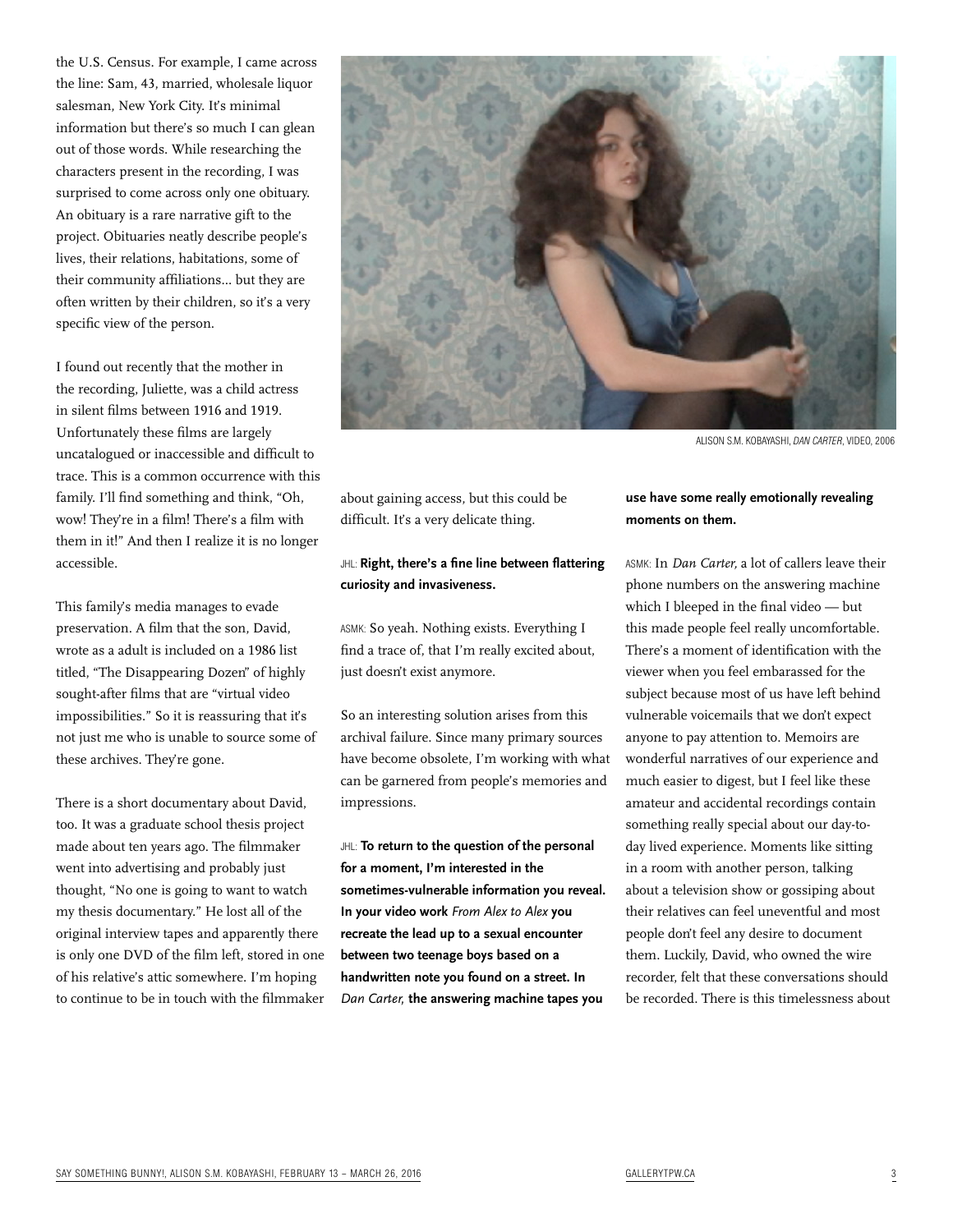

Alison S.M. Kobayashi, Who were the women who danced as cigarette packages in the Chesterfield commercials? What did they do to relax?, 2016

the interactions that this family is having with one another; even though it was 64 years ago, it feels completely contemporary and familiar to my own experience.

JHL: **There's an interesting distinction between information which is sensitive because of potential emotional vulnerability, and information like phone numbers which come from external institutions but become private** 

**because they can be exploited. You sent me a spreadsheet where you've been collecting information for** *Say Something, Bunny!***, and you've got things like social security numbers.**

ASMK: Well, it's very interesting because a lot of that material enters public domain after your death. I found that there is a 72-year restriction rule on the U.S. Census so if I revisit this project in a decade I'll have a lot more "up-to-date" information about the family. On sites like ancestry.com, once a person passes away, their profile and family tree becomes public. However, those linked to them who are still alive can choose to be identified or not. You'll see strings of family lineages but once you arrive at more recent generations they show up as 'private users.'

### JHL: **Death turns you into public property.**

**We talked earlier about how this project is informed by, or even appropriates, processes of historical research, and particularly amateur historical research. You're using sites like ancestry.com, for instance. And another thing that's specific to the amateur historian is that the research isn't necessarily directed towards a particular thesis. In your project, you're not working on a thesis about middle class Jewish life in postwar suburban New York, or the origins of the off-off-Broadway 'nudie' musical. Those things are referenced and available in this project, but your approach is much more intuitive and idiosyncratic, and the motivations are a lot more obscure. There's a multiplicity of reasons that you're doing it, but there's also no real reason to ever stop. So I wondered if you could talk a little bit more about that.** 

ASMK: Where I'm coming from as an artist is something of an 'every-person'. There's so much of this that's an issue of resources and access. Ancestry.com is something that I can have access to, and can afford. This entire project sounds like it is an elaborate advertisement for ancestry.com!

JHL: **That's interesting about access. It's amateur not because there's not incredible effort and thought; it's amateur because it's operating outside of systems of verification and standardization.**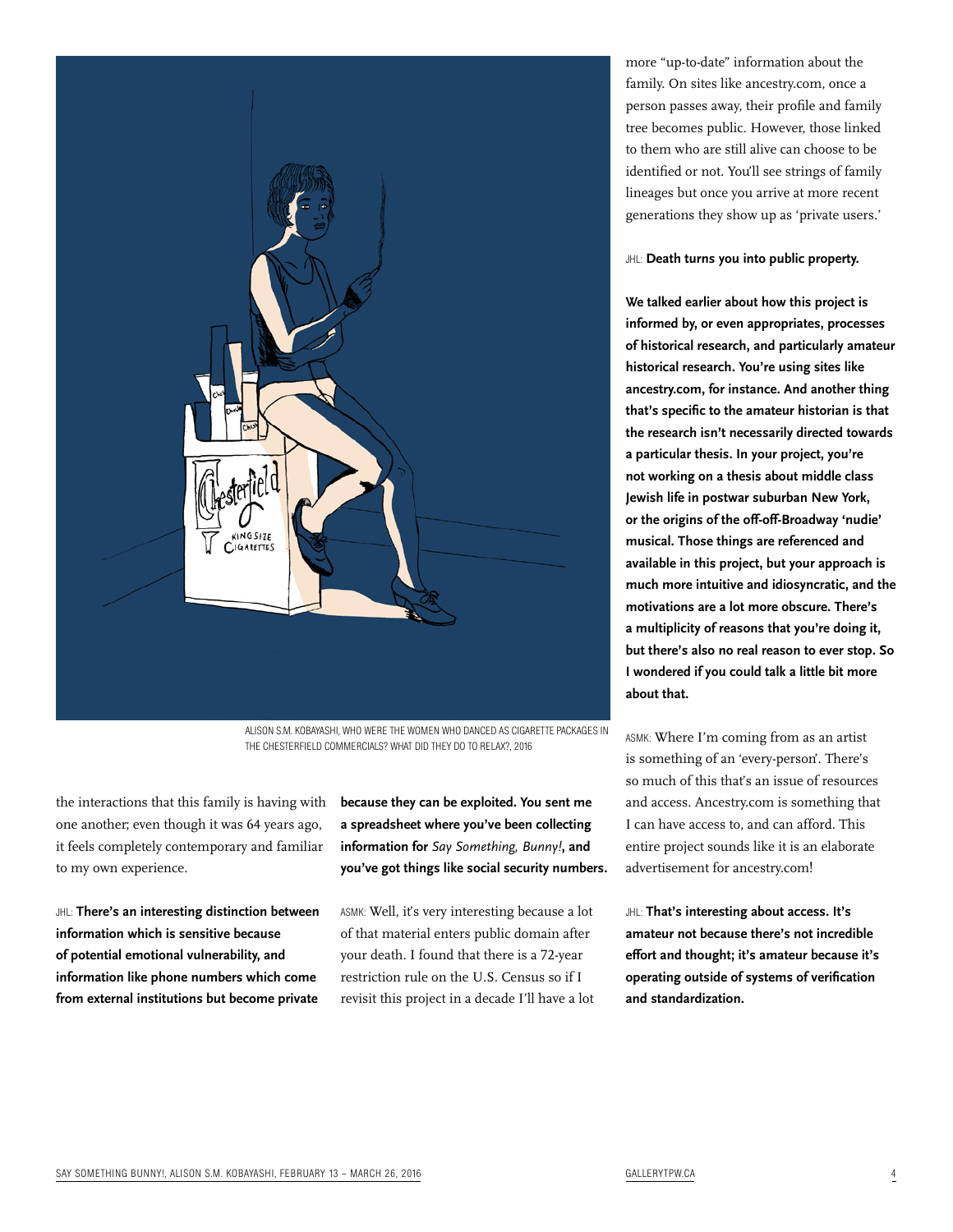

Alison S.M. Kobayashi, *Christmas 1954, Sam holding 'chemanamaneurian' coloured pants, a gift from David,* 2016

ASMK: I really do like amateur paths of research. It's funny, I feel like I'm at a point in my life where I should be looking at my own family history, and it's almost like this project has both sidetracked and informed that process. I've become much more invested in this completely unrelated family. It's been really helpful for my research that users in these amateur networks make their research public in hopes of connecting to distant relatives.

I'm watching them do that and finding these wonderful fact checkers who are confirming or making me question my narrative hypotheses.

JHL: **That's what I think is interesting! There's this idea that it's a very lovely, cheerful thing, but then there's also this slightly sinister…**

ASMK: It is really dark, isn't it? I did ask myself, "should I pretend I'm a distant cousin so I can get access to this family's tree?" It's based on trust and I could scheme to get in there. But I decided to draw a line there. It was too sinister. I decided to access only what's available to the public — though I do wonder what kind of gems would be available to a distant cousin. I appreciate the observation on this from Sam Cotter at Gallery TPW that I don't want to impersonate the family, but through my work I become them.

JHL: **I think what's even more interesting is this idea that seemingly the only person who would be interested in closely researching a family tree would be a distant cousin. And yet, you** *are* **really interested in doing it. That, to me, is a central mystery of the project. There are all kinds of mysteries that you're solving by doing this research, like who these people are and how they connect, but there's** 

**this central mystery which you never solve or even really address, which is, why do you**  *care***? I find that work that I like the best has something unresolved like this.**

**We talked the other day about your interest in thinking yourself into that room while the recording was being made. What does it take for you to do that? What sort of knowledge do you need?**

ASMK: The first time I listened to the recording, I had a really difficult time identifying who was speaking and in many cases what they were saying. There are many moments of the recording that are inaudible, distorted or congested with multiple voices talking over one another. I wanted to keep all of this in the piece; I prefer not to edit anything out of the original source material and like to let it play as I first heard it. It began as a challenge to transcribe this type of audio, then it became quite a pleasure to make these moments of dissonance funny or interesting. I could identify a few characters with really distinctive voices such as David, the grandson and owner of the wire recorder. David and his family have a shared set of references — you'd have to be up on your Broadway musical game to hold a conversation with this particular family. They're saying things like, "I'm seeing *Fanny, Fanny* on January 16th," and, "You know Eddie Fisher has a piece off that." They're reading all the gossip columns. So before I get to know a character like David, I would have to learn a bit about Broadway musicals at the time so I can at least listen to the conversation with a sense of comprehension.

JHL: **Would you say that your personal goal with this project is that if somehow you were able to get into that room at that moment, you'd be able to participate?**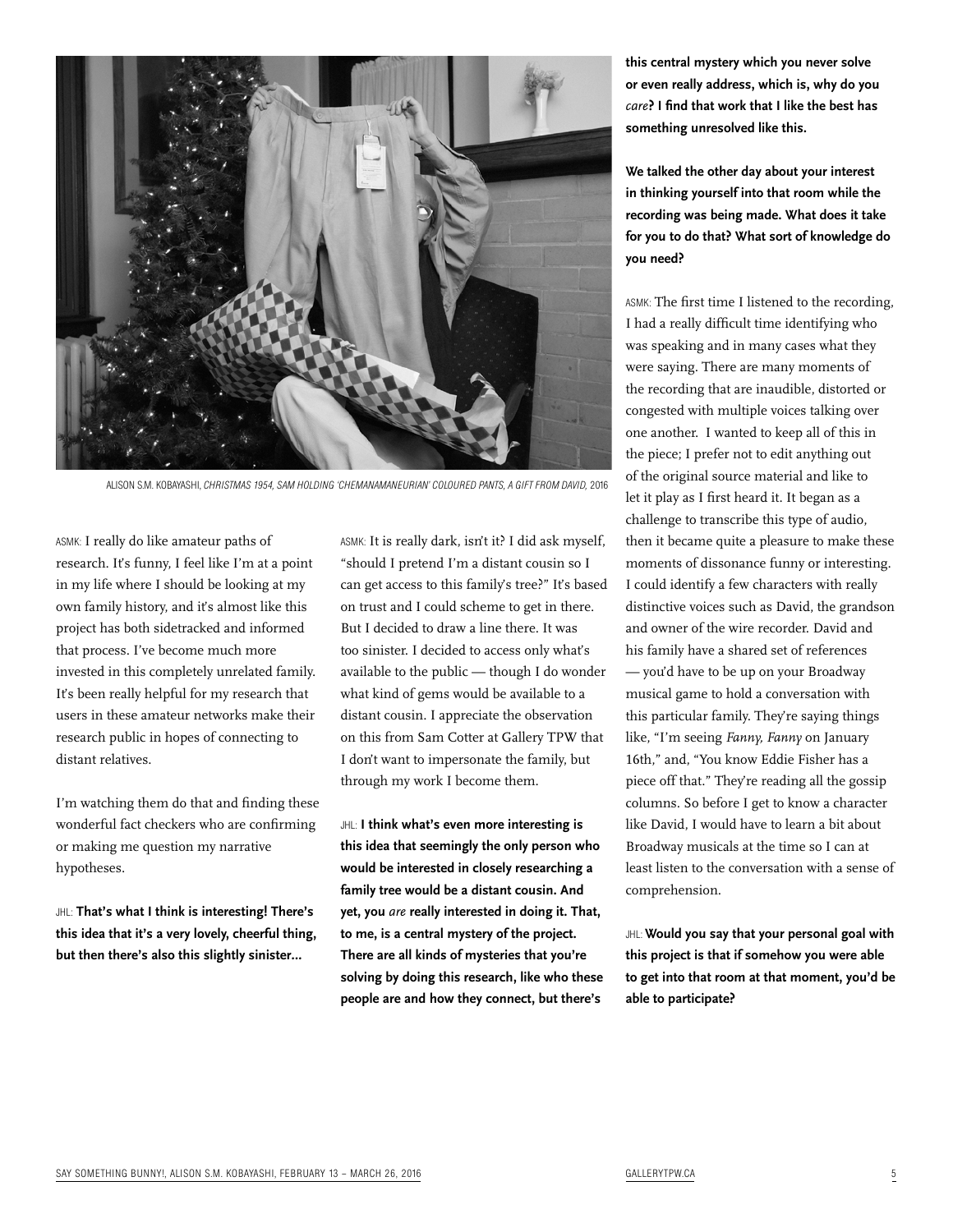ASMK: I would always be a step behind, trying to catch up. I want to be in that room, but I wasn't really invited.

## JHL: **You were totally not invited!**

ASMK: Yeah, I'm hovering over the room from the future.

JHL: **Right, you're hovering from the future, but you're trying to think yourself into the past. You're trying to unravel all of these levels of implied knowledge and references and relationships. It's almost an infinite knowledge base that you would need if you were going to think yourself into that room. A room you would never be in! You weren't even alive!** 

ASMK: Yeah, and they would *never* invite me.

**JHL: I guess I don't mean to ask how you would actually participate. I'm just so intrigued by the lengths you're going to in order to try and understand the people on these tapes. It reminds me a bit of 'Pierre Menard, Author of the Quixote', by Jorge Luis Borges, which is about a fictional writer who tries to re-create** *Don Quixote* **– identical in every way to the 17th century original – by producing all of the conditions that would be necessary for a contemporary author to write it authentically. There's this sense in what you're doing of not just recreating what's happening in the room, but trying to reconstruct everything that made what's happening in that room possible.** 

ASMK: There are so many concentric circles of interpretation coming out of this wire recording. At the centre is the noise of the room itself, which we hear as voices and conversation. The moment that this is transcribed it is filtered through a series of assumptions which can have significant consequences.

For example, you look at primary sources like the U.S. Census and even those documents are dealing with the same issues that I am coming across in my own process of transcription. The census taker is hearing people's names and occupations and transcribing them in their little census chart. As a result, the spelling of people's names changes from year to year; it's a document full of flaws. Juliette for example appears in one census as "Juliette" but appears more regularly as "Juliet" with only one E and one T. So in my transcription I wrote her name as "Juliet." By some fluke, I researched her name as "Juliette" with her maiden name and found documentation about a child silent film actress with the same name and realized it was her! It's funny how being decisive about the spelling of her name for transcription shifted the research path for her. It was such a late discovery. I mean, she was very obscure. She was in a handful of silent films as a child and then stopped before the age of 10. After transcription comes understanding the relationships between the people, and then a ring of contexts of their conversation topics, jokes, references. My realization of this moment is likely very far away from the original interactions, but at the same time I'm trying to get closer to it.

In so much of my previous work, the difference between fiction and non-fiction is blurred. I think that a lot of history needs that fiction to fill in the holes. So much of it is not there, and you need to start imagining how these things are connected, and get an approximation of what actually happened. Personal histories get further from fact as we learn to tell a better story. It is our acts of exaggeration and censorship that strengthen mythologies, they are are both a fault and a virtue.

JHL: **As we've discussed, some of your earlier projects have really been about creating a fictional world. You decided how you thought Dan Carter's fiancée looked and you imagined all these different people in his life. You created a world for Alex, with friends and family. For this project it seems like it's less about that and more about using live performance to let audiences come up with their own interpretations. It's quite a**  *theatrical* **work you're making. You're really using conventions from the theatre and it's interesting to me that that's the strategy for getting people to think for themselves, somehow. For a long time I think theatricality has been dismissed for being clunky or too much about representation on the one hand, but too literal on the other. Whereas I think now artists are — and your project is a really good example — actually using the theatrical mechanism for all kinds of things.**

ASMK: I've been developing the performance with Christopher Allen and we wanted to treat the transcript as if it were a script for a play in early production. This decision references the personal history of David, who was responsible for making and preserving this audio recording. Unfortunately he passed away in 2007 and I was never able to meet him. However, I discovered that he was a playwright and a lyricist and was involved in musical theatre. I think David had many moments like the one I'm creating at Gallery TPW, where a group would gather in a room for a cold reading, seeing a script for the first time and trying to understand the plot, characters and motivations. So much of theatre exists in the imaginary before it comes together in real space and I like that moment of potential and possibility when you first engage with a piece of writing.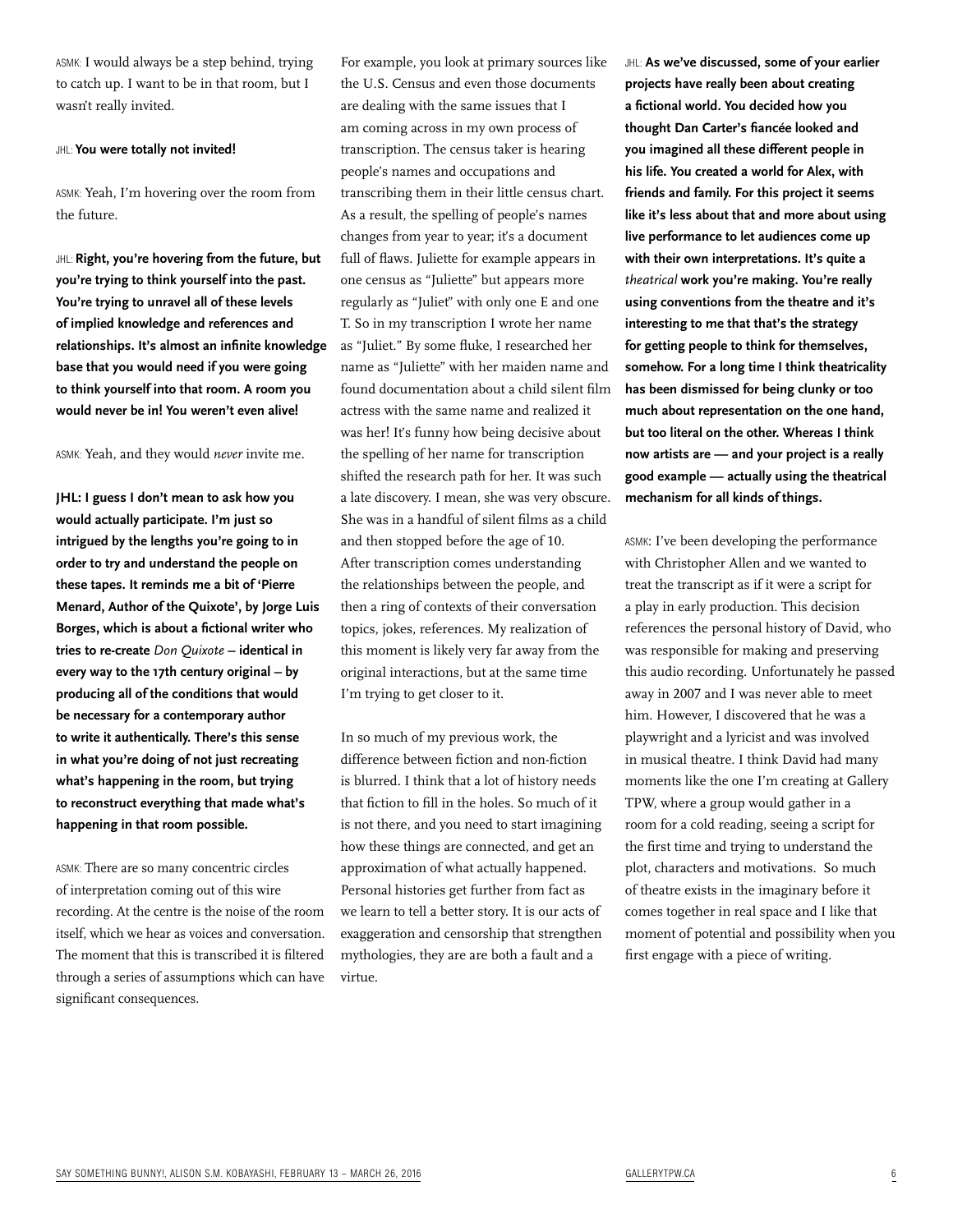JHL: **I was wondering – about the performance, when you're doing it with people around the table, what kind of instruction or direction are they going to get?**

ASMK: Each audience member is assigned a different character from the recording. I'll address them as a director to help them learn and find identification with their character. They will not have to speak aloud or perform — I always feel very fearful of being pointed out as an audience in performance situations. But, I'll be directly speaking to audience members as a way to talk about characteristics of a person in the recording. Instead of saying, "so Larry's this kid, he's charismatic, he's funny, he's a bit of a class clown," it's much more interesting to say, "Larry, *you* are 13, going through puberty and it's awkward." It's how I would engage with an actor. There's an element of joy and play that I want the participants to feel when thinking about these characters. There's this pleasure when you see your part come up in the script but the pressure is off because you don't have to perform.

### JHL: **That's my line!**

ASMK: Yeah! And thinking about his motivations too. It's like, "Larry, you're always trying to push your brother's buttons, and you're the baby of the family, so you get away with a lot."

I've been listening to this audio for such a long time and it never felt right to restage it or recreate it with actors. It exists in the imaginary, and there's a pleasure of creating these scenes in your mind. So how can I fully flesh that out for people? How can I create images in people's minds without just giving it to them? I'm introducing these elements of reality and mixing in fiction and once

the audience of fifteen leaves the gallery, fifteen new interpretations of the audio will have been imagined. With this, the audio recording can have a number of lives and can be preserved in the minds of those who see the performance or installation.

## JHL: **So the framework is not that it's a performance. It's a rehearsal. It's provisional.**

ASMK: Exactly, a highly orchestrated rehearsal.